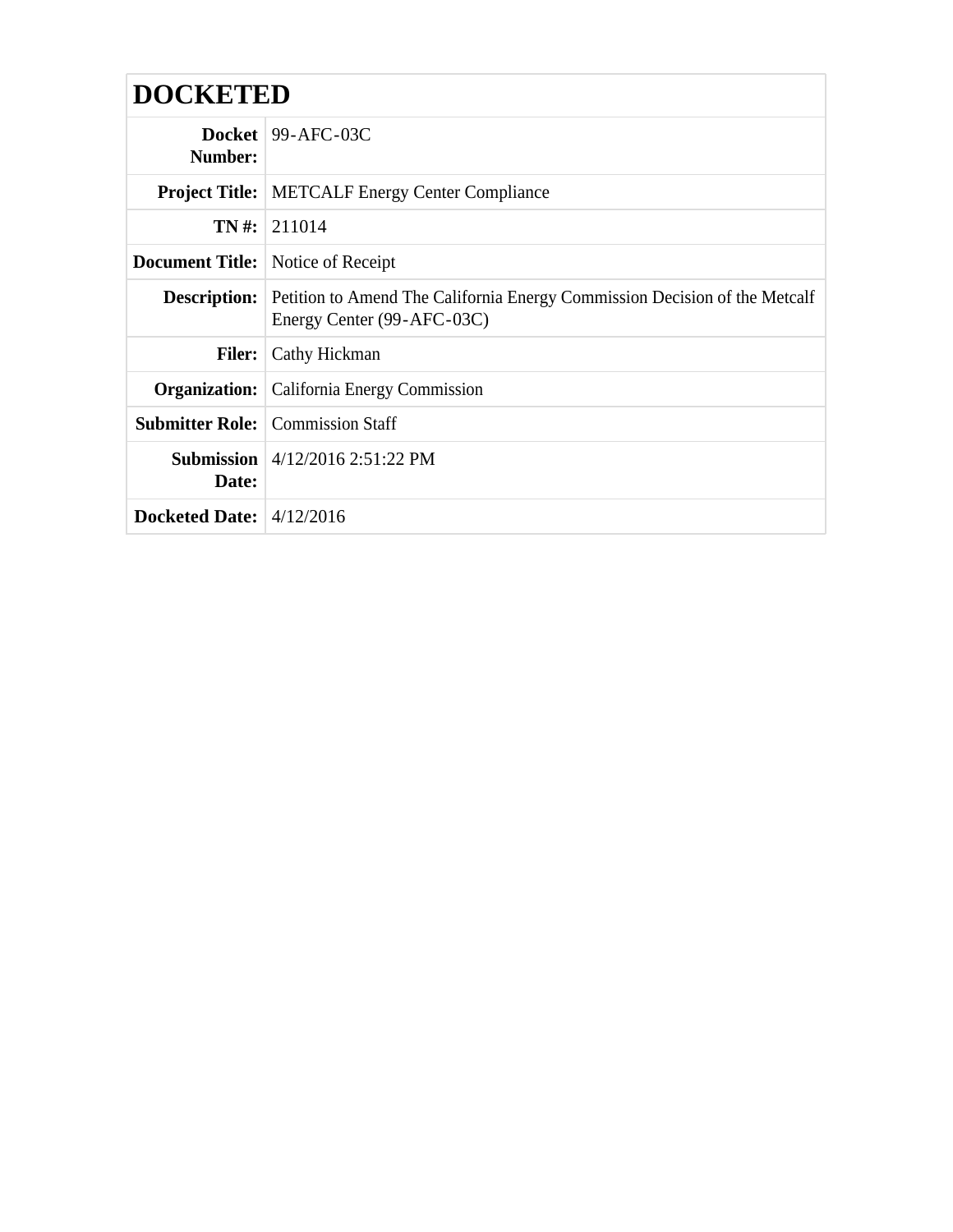CALIFORNIA ENERGY COMMISSION 1516 NINTH STREET SACRAMENTO, CA 95814-5512 www.energy.ca.gov



## **NOTICE OF RECEIPT**

## **PETITION TO AMEND THE CALIFORNIA ENERGY COMMISSION DECISION FOR THE METCALF ENERGY CENTER (99-AFC-03C)**

On March 24, 2016, Metcalf Energy Center, LLC filed a Petition to Amend (PTA) with the California Energy Commission (Energy Commission) requesting to modify the Final Decision for the Metcalf Energy Center (Metcalf). Metcalf was certified in September 2001 as a 600 megawatt combined-cycle natural gas-fired power plant, commencing operation on July 1, 2005. Metcalf is located in San Jose, situated to the west of Monterey Highway and the Union Pacific Railroad right-of-way, between Metcalf Road to the north and Blanchard Road to the south, with Fisher Creek to the north and west.

## **DESCRIPTION OF PROPOSED MODIFICATION**

The PTA requests modifications of condition of certification **VIS-10** regarding the manner of regulation of visible plumes.

## **ENERGY COMMISSION AMENDMENT REVIEW PROCEDURES**

Energy Commission staff is currently reviewing the petition. The purpose of the Energy Commission's review process is to assess the impacts of this proposal on environmental quality and on public health and safety. The review process includes an evaluation of the consistency of the proposed changes with the Energy Commission's Decision and a determination on whether the facility, as modified, would remain in compliance with applicable laws, ordinances, regulations, and standards (Title 20, Cal. Code of Regs. § 1769). ). Energy Commission staff is currently analyzing the request and will publish an analysis in the near future. A public hearing for the purpose of approving, denying, or modifying the amendment proposal will be held at a regularly scheduled Energy Commission business meeting.

The PTA has been posted on the Energy Commission's Metcalf webpage at http://www.energy.ca.gov/sitingcases/metcalf/index.html. The Staff Analysis, when completed, will also be posted on the facility webpage.

This Notice of Receipt is being provided to interested parties and property owners adjacent to the facility site. This notice has been mailed to the Metcalf mail list and sent electronically to the Metcalf list serve. The list serve is an automated email system by which information can be distributed to all parties who have subscribed. You can subscribe from the Metcalf web page at http://www.energy.ca.gov/sitingcases/metcalf/index.html.

Any person may comment on the PTA. Those who wish to comment on the petition can use the Energy Commission's e-commenting feature by visiting the Energy Commission's Metcalf webpage, clicking on the "Submit e-Comment" link, and following